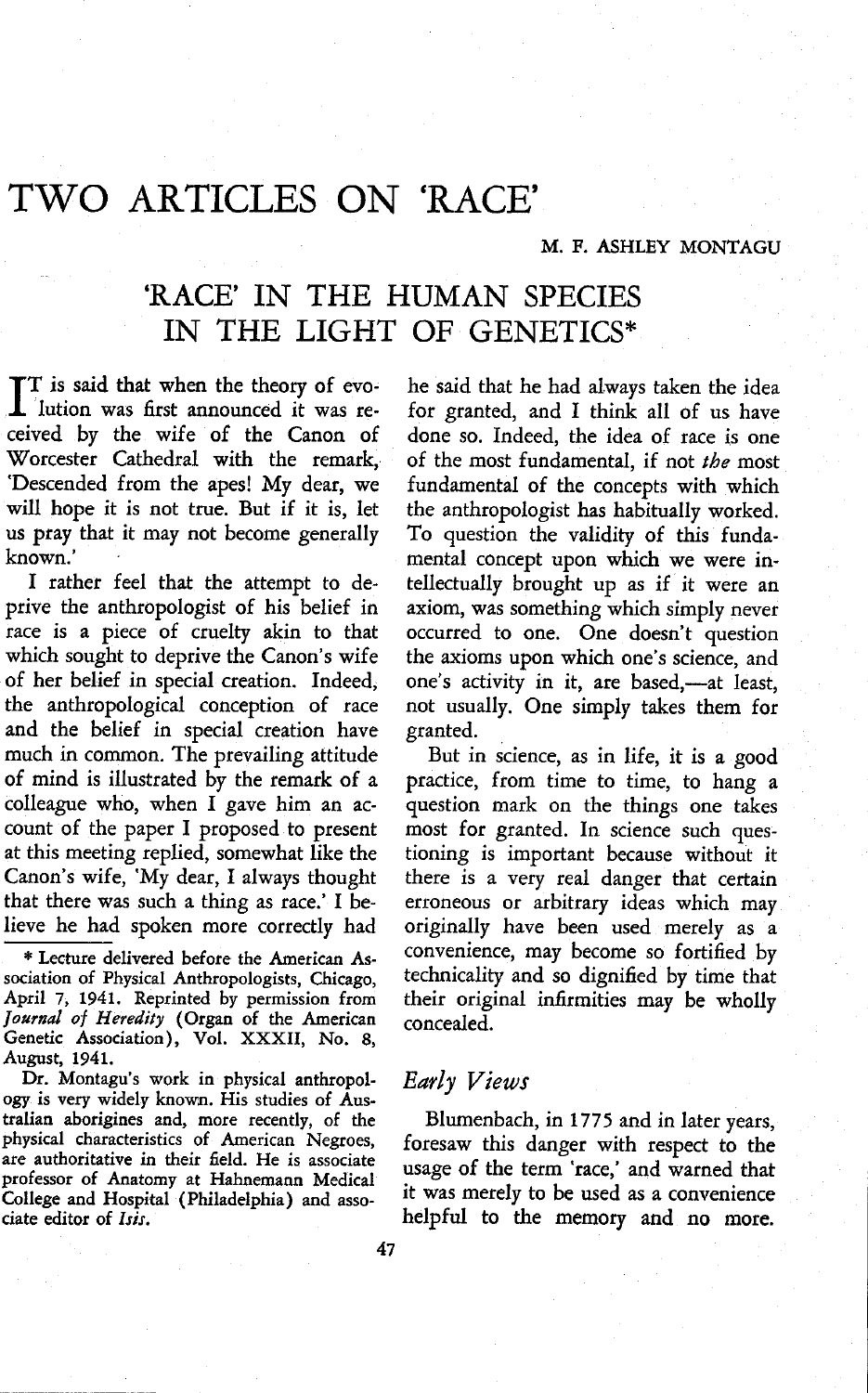Herder, who was the first philosopher to make extensive use of Blumenbach's work, wrote, in 1784 in his Ideen zur Philosophie der Geschichte der Menschheit, `I could wish the distinctions between the human species, that have been made from a laudable zeal for discriminating science, not carried beyond the due bounds. Some for instance have thought fit, to employ the term races for four or five divisions, originally made in consequence of country or complexion : but I see no reason for this appellation. Race refers to a difference of origin, which in this case does not exist, or in each of these countries, and under each of these complexions, comprises the most different races . . . . In short, there are neither four or five races, nor exclusive varieties, on this Earth. Complexions run into each other ; forms follow the genetic character: and upon the whole, all are at last but shades of the same great picture, extending through all ages, and over all parts of the Earth. They belong not, therefore, so properly to systematic history, as to the physicogeographical history of man.' When the last word has come to be said upon this subject it will, I am convinced, be very much in the words of Blumenbach and Herder. Meanwhile I propose to make a step in this direction here by showing that the concept of race is nothing but a whited sepulchre, a conception which in the light of modern experimental genetics is utterly erroneous and meaningless, and that it should therefore be dropped from the vocabulary of the anthropologist, for it has done an infinite amount of harm and no good at all.

The development of the idea of race may be clearly traced from the scholastic naturalization of Aristotle's doctrine of the Predictables of Genus, Species, Difference, Property and Accident. From thence it may be directly traced to the early days of the Age of Enlightenment when Linnaeus, in 1735, took over the concepts of Class, Species and Genus from the theologians to serve him as systematic tools. The term race was actually first introduced into the literature of Natural History by Buffon who, in the year 1749, used it to describe six groups of man.

The term merely represented an extension of the Aristotelian conception of Species, that is to say, it was a subdivision of a species. Buffon recognized that all human beings belonged to a single species, as did Linnaeus, and he considered it merely convenient, and I emphasize the word convenient, as did Blumenbach after him, to distinguish between certain geographic groups of man. Thus, at the very outset the term was understood to be purely arbitrary and a simple convenience.

The Aristotelian conception of Species, the theological doctrine of special creation and the Natural History of the Age of Enlightenment, as represented particularly by Cuvier's brilliant conception of Unity of Type, namely the idea that animals can be grouped and classified upon the basis of assemblages of structural characters which, more or less, they have in common, these three conceptions fitted together extremely well and together yielded the idea of the Fixity of Species. An idea which, in spite of every indication to the contrary in the years which followed, was gradually extended to the concept of race.

The Darwinian contribution was to show that species were not as fixed as was formerly believed, and that under the action of Natural Selection one species might give rise to another, that all animal forms might change in this way. It is, however, important to remember that Darwin conceived of evolution as a process involving continuous materials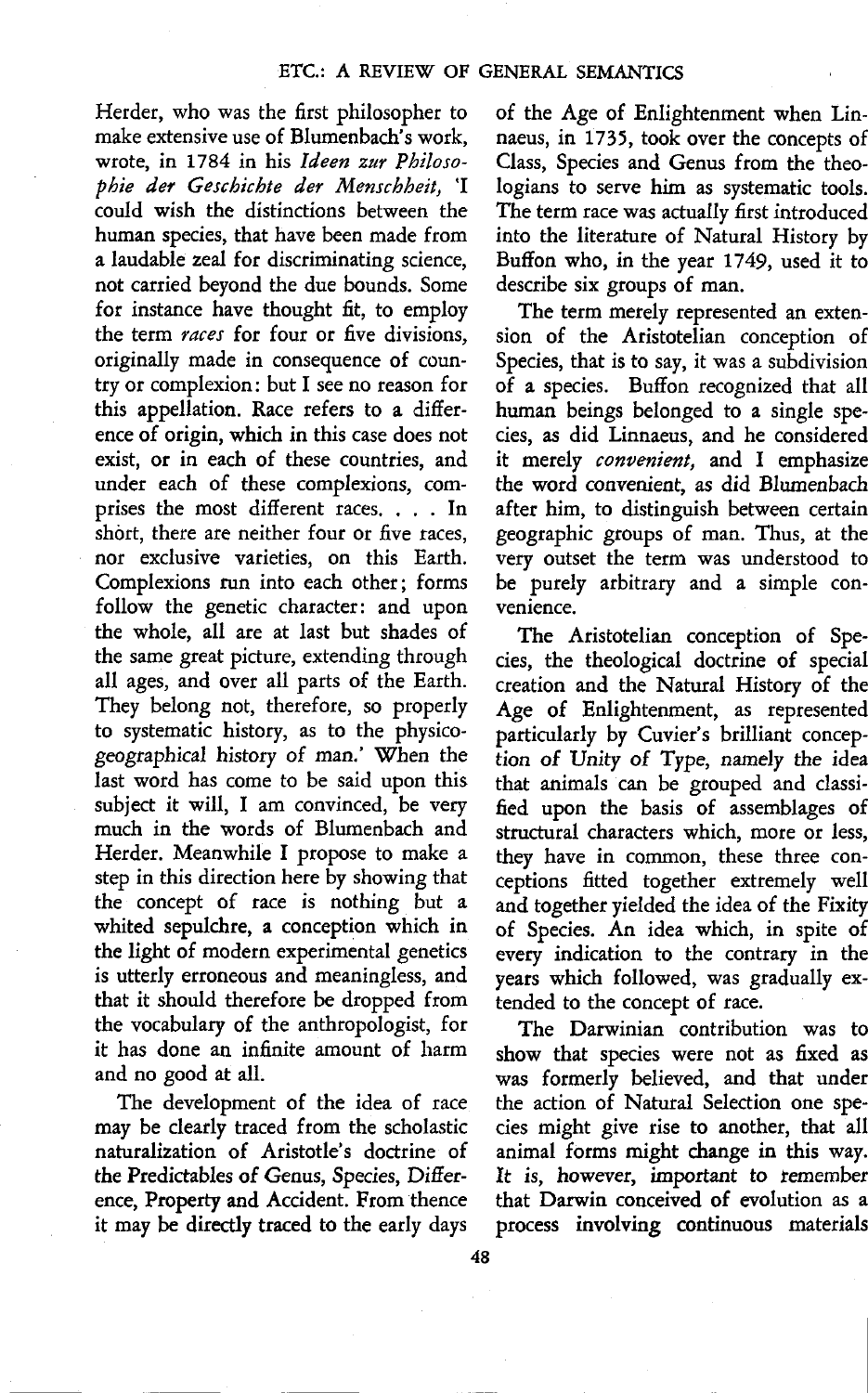which, without the operation of Natural Selection, would remain unchanged. Hence under the Darwinian conception of species it was still possible to think of species as relatively fixed and immutable, with the modification that under the slow action of Natural Selection they were capable of change. For the nineteenth century anthropologist, therefore, it was possible to think of race, not as Buffon or Blumenbach did in the eighteenth century as an arbitrary convenience in classification, but as Cuvier at the beginning of the nineteenth century had done for all animals, as groups which could be classified upon the basis of the fact that they possessed an aggregate of common physical characters, and as Darwin later postulated, as groups which varied only under the conditions of Natural Selection, but which otherwise remained unchanged.

This is essentially a scholastic conception of species with the one additive fundamental difference that a species is considered to be no longer fixed and immutable. As far as the anthropological conception of race is concerned, the anthropologist who can afford to pass by the findings of experimental genetics, still thinks of race as the scholastics thought of species, as a knowable fixed whole, the essence of which could be defined per genus, propria et differentia.

In fact, what the anthropologist has done has been to take a very crude eighteenth century notion which was originally offered as no more than an arbitrary convenience, and having erected a tremendous terminology and methodology about it, has deceived himself in the belief that he was dealing with an objective reality.

#### Reality of Race Differences

For nearly two centuries anthropologists have been directing their attention principally towards the task of establishing criteria by whose means races of mankind might be defined. All have taken completely for granted the one thing which required to be proven, namely, that 'the concept of race corresponded with a reality which could actually be measured and verified and descriptively set out so that it could be seen to be a fact. In short, that the anthropological conception of race is true which states that there exist in nature groups of human beings comprised of individuals each of whom possesses a certain aggregate of characters which individually and collectively serve to distinguish them from the individuals in all other groups.

Stated in plain English this is the conception of race which most anthropologists have held and which practically everyone else, except the geneticist, accepts. When, as in recent years, some anthropologists have admitted that the concept cannot be strictly applied in any systematic sense, they have thought to escape the consequences of that fact by calling the term a 'general' one, and have proceeded to play the old game of blind man's bluff with a sublimity which is almost enviable. For it is not vouchsafed to everybody to appreciate in its full grandeur the doctrine here implied. The feeling of dissatisfaction with which most anthropologists have viewed the many laborious attempts at classification of human races has not, on the whole, succeeded in generating the unloyal suspicion that something was probably wrong somewhere. If there was a fault, it was generally supposed, it lay not with the anthropologist but with the material, with the human beings themselves who were the subject of classification and who always varied so much that it was difficult to put them into the group where they were conceived to belong, and this was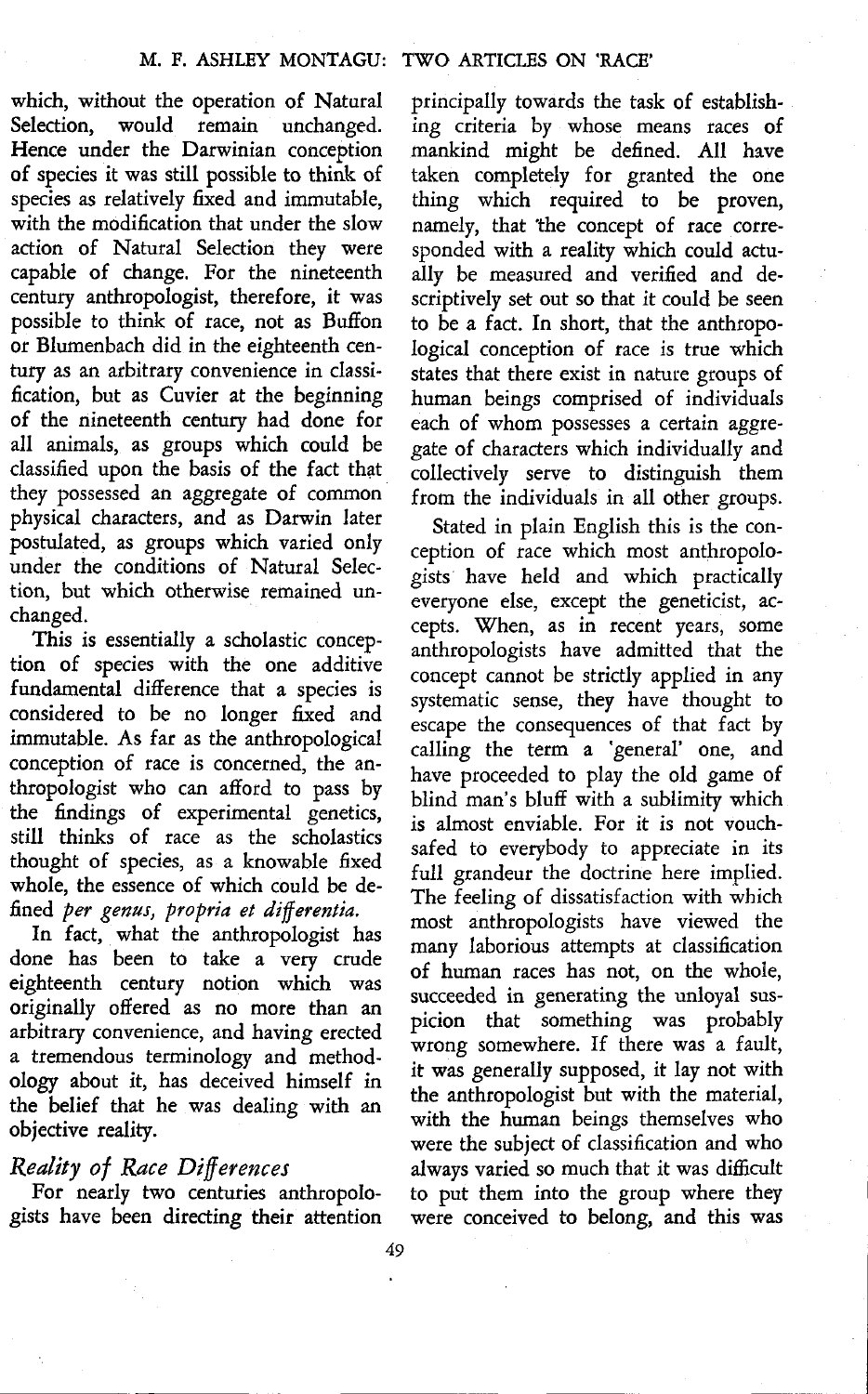definitely a nuisance, but happily one which could be overcome by the simple expedient of 'averaging,'-the principal task of the student of 'race .'

#### Race No Omelette

The process of averaging the characters of a given group, knocking the individuals together, giving them a good stirring, and then serving the resulting omelette as a 'race' is essentially the anthropological process of race-making. It may be good cooking but it is not science, since it serves to confuse rather than to clarify. When an omelette is done it has a fairly uniform character, though the ingredients which have gone into its making may have been variable. This is what the anthropological conception of 'race' is . It is an omelette which corresponds to nothing in nature. It is an indigestible dish conjured into being by an anthropological chef from a number of ingredients which are extremely variable in the characters which they present. The omelette called 'race' has no existence outside the statistical fryingpan in which it has been reduced by the heat of the anthropological imagination.

It is this omelette conception of 'race' which is so meaningless,—meaningless because it is inapplicable to anything real. When anthropologists begin to realize that the proper description of a group does not consist in the process of making an omelette of it, but in the description of the character of the variability of the elements comprising it, its ingredients, they will discover that the fault lies not with the materials but with the conceptual tool with which they have approached its study.

That many differences exist between different groups of human beings is obvious, but the anthropological conception of these is erroneous, and the anthropo-

logical approach to the study of thei relationships is unscientific and pre-Men delian. Taxonomic exercises in the classi fication of assemblages of phenotypica characters will never succeed in elucidat ing the relationships of different group of mankind to one another for the simple reason that it is not assemblages of char acters which undergo change in the form ation of the individual and of the group but single units which determine thos characters. One of the great persisting errors involved in the anthropolo conception of race has been due to th steady refusal to recognize this fact. Th fact that it is not possible to classify the various groups of mankind by means o the characters which anthropologists cus tomarily use, because these characters do not behave as pre-Mendelian anthropolo gists think that they should behave namely, as complexes of characters whirl are relatively fixed and are transmitte< as complexes, but behave instead in totally different manner as the expression of many independent units which have entered into their formation.

The materials of evolution are not rep resented by continuous aggregates which in turn determine particular aggregate of characters, but by discontinuous pack ages of chemicals, each of which is inde pendent in its action and may be only partially responsible for the ultimate forn of any character. These chemical package; are the genes, with which most anthro pologists are still scarcely on terms of ; bowing acquaintance. These genes retain both their independence and their indi vidual character more or less indefinitely although they are probably all inherently variable and, in time, capable of muta tion. For these reasons any conception of race which operates as if inheritance were a matter of the transmission of gros aggregates of characters is meaningless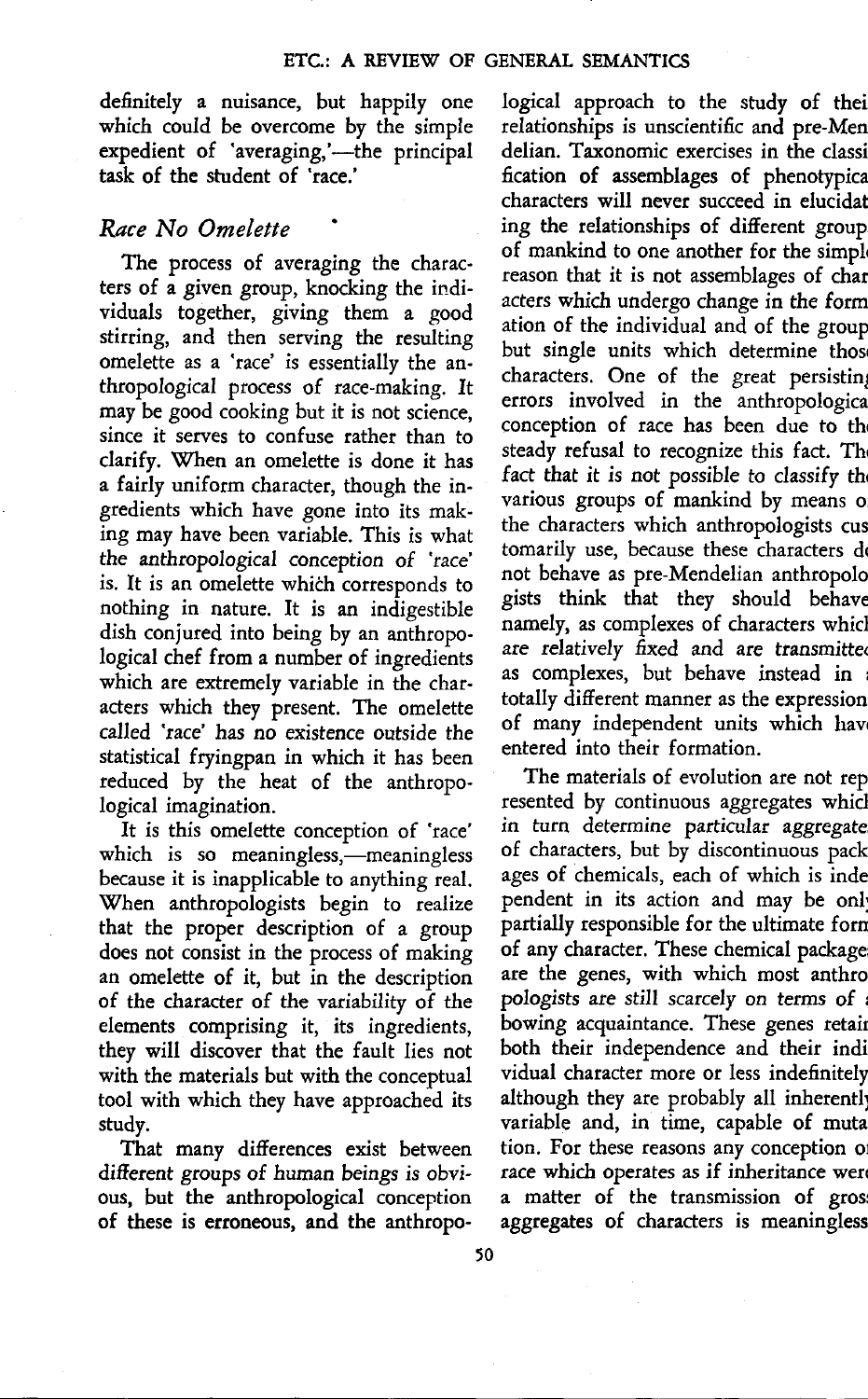The principal agencies of evolutionary change in man are primarily gene variability and gene mutation, that is to say, through the reaarrangement of gene combinations in consequence of the operation of many secondary factors, physical and social, and change in the character of genes themselves. In order to appreciate the meaning of the variety presented by mankind today it is indispensably necessary to understand the manner in which these agencies work. Thus, in man, it is practically certain that some forms of hair, and skin color, are due to mutation, while still other forms are due to various combinations of these mutant forms with one another as also with non-mutant forms. The rate of mutation for different genes in man is unknown, though it has been calculated that the gene for normal clotting mutates, for example, to the gene for haemophilia in one out of every 50,000 individuals per generation. It is highly probable, for example, that such a mutation occurred in the person of Queen Victoria, a fact which in the long run may perhaps prove her chief claim to fame. Mutation of the blood group genes is, however, known to be very slow, and it is unlikely that such mutations have occurred since the apes and man set out upon their divergent evolutionary paths. Mutation of skin color genes is also very slow, while mutation of hair form genes is relatively frequent.

If we are ever to understand how the differing groups of mankind came to possess such characters as distinguish the more geographically isolated of them, and those of the less isolated more recently mixed, and therefore less distinguishable, groups, it should be obvious that we shall never succeed in doing so if we make omelettes of the very ingredients, the genes, which it should be our

purpose to isolate and map. We must study the frequencies with which such genes occur in different groups. If, roughly speaking, we assign one gene to every component of the human body it should be fairly clear that as regards the structure of man we are dealing with many thousands of genes. If we consider the newer genetic concepts which recognize that the adult individual represents the end-point in an interaction between all these genes, the complexities become even greater. The morphological characters which anthropologists have relied upon for their 'racial' classifications have been very few indeed, involving a minute fraction of the great number of genes which it would actually be necessary to consider in attempting to make any real, that is to say, genetically analytic, classification of mankind.

To sum up, the indictment against the anthropological conception of race is (1) that it is artificial; (2) that it does not agree with the facts; (3) that it leads to confusion and the perpetuation of error, and finally, that for all these reasons it is meaningless, or rather more accurately, such meaning as it possesses is false. Being so weighed down with false meaning it were better that the term were dropped altogether than that any attempt should be made to give it a new meaning.

If it be agreed that the human species is one and that it consists of a group of populations which, more or less, replace each other geographically or ecologically and of which the neighboring ones intergrade or hybridize wherever they are in contact, or are potentially capable of doing so, then it should be obvious that the task of the student interested in the character of these populations must lie in the study of the frequency distribution of the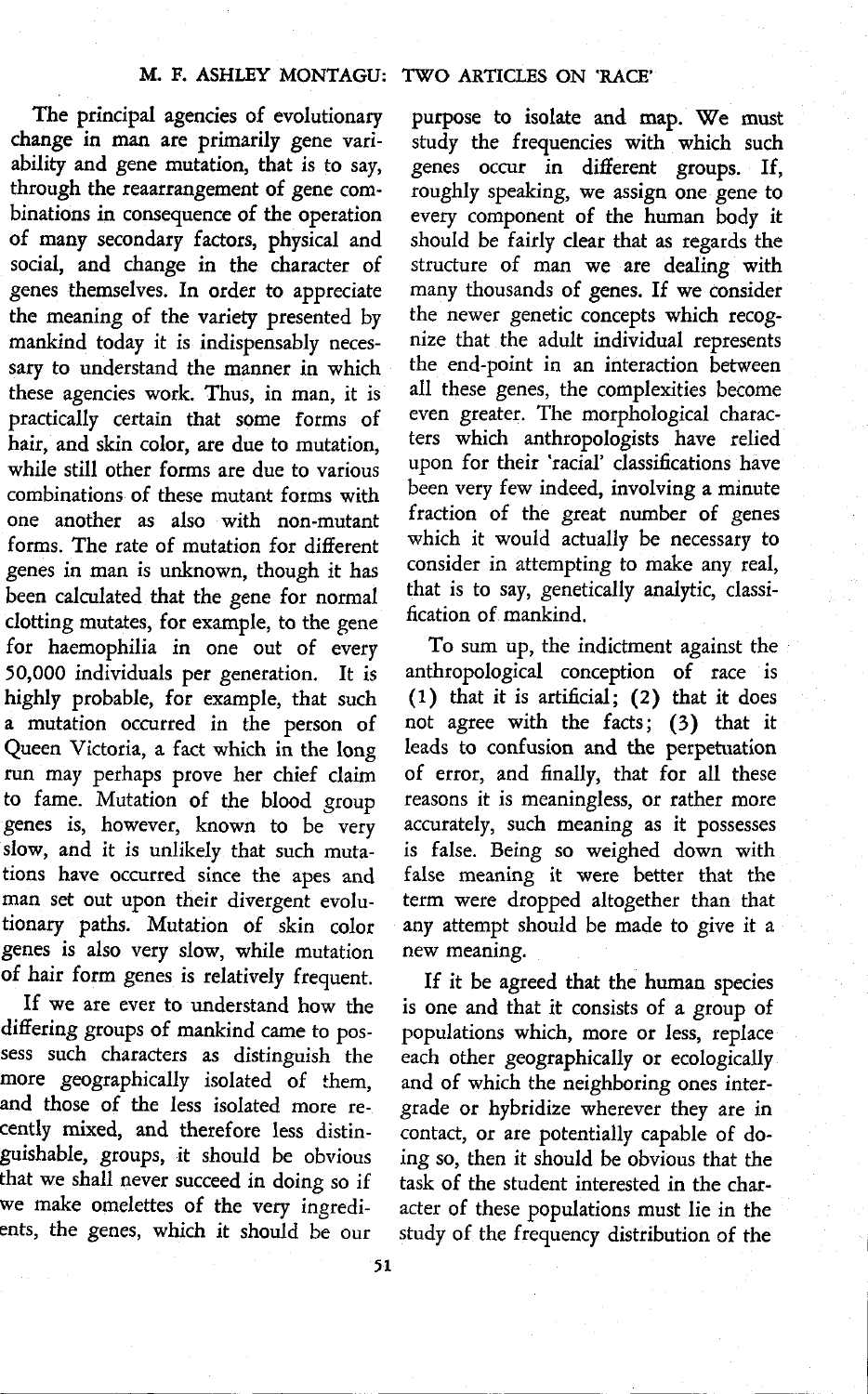genes which characterize them-and not in the study of entities which have no meaning.

In conclusion, let me say that I realize how unsatisfactory this paper is, and that I cannot expect to have convinced you, within the short space of fifteen minutes, of the meaninglessness of the anthropological concept of race. It may be that a notion so many times attacked during recent years is now passed beyond the reach both of scientific judgment and mortal malice, but in any event, may 1 be so bold as to hope that you will not feel as the Canon's wife felt about the threat to her belief in special creation:

## RACE, CASTE AND SCIENTIFIC METHOD\*

 $\mathbf{I}$ N the last issue of Psychiatry Mr. Norman D. Humphrey has suggested that what, in the social context of America, is usually referred to as a race, or racial group, in reality constitutes a caste.<sup>1</sup> For example, Negroes, Jews, Japanese, and Indians are, in actual practice, treated by dominant White groups as if they were members of specific castes functioning within a definite caste system. Mr. Humphrey has offered a definition of caste based upon those of Warner and of Dollard.<sup>2</sup> Caste is defined as 'an endogamous status grouping, which places culturally defined limits upon the individual member in terms of mobility and kinds of interaction, and [upon] his nature as a person.'

While such a definition of caste is perfectly acceptable to me, I propose to offer my own definition of caste, not because it is any better than the foregoing one, but merely because it is more meaningful to me. I define caste as the rank assigned by a predominatingly powerful group, to practically all persons within a society tc specific culturally limited status groups The limiting factors of caste are, in effect primarily to create barriers against sexua relations between the members of the hegemonic caste and those of the 'lowe castes,' and secondarily, to regulate the social status, privileges and social mo bility of the members of the 'lower castes.

When, as students of society and inter personal relations, we speak of the 'rao problem in America,' what we reall, mean is 'the caste-system and the prob lems which that caste-system creates it America.' To recognize this fact is, I full, agree with Mr. Humphrey, to effect clarification and a change in conceptua approach to a problem upon which, per haps more than any other in our time clear thinking and accurate concepts ar a dire necessity.

When Mr. Humphrey concludes tha 'the term race should be discarded en tirely in the cultural reference, and th more appropriate term caste employed i its stead,' I am in complete agreement But when he goes on to add that 'th term race should be retained in its bic logic context as a taxonomic categor for the delineation of types of mankind, we part company, for Mr. Humphre here falls into the error of all those wh

<sup>\*</sup> Reprinted by permission from Psychiatry: journal of the Biology and Pathology of Interpersonal Relations, Vol. IV, No. 3, August, 1941.

<sup>&</sup>lt;sup>1</sup> Humphrey, Norman D., American Race and Caste. Psychiatry (1941) 4:159-160.

<sup>&#</sup>x27; Warner, Lloyd, American Caste and Class . Amer. J. Sociol. (1936) 42:234-238. Dollard, John, Caste and Class in a Southern Town; New Haven, Yale University Press, 1937 (502 pp.)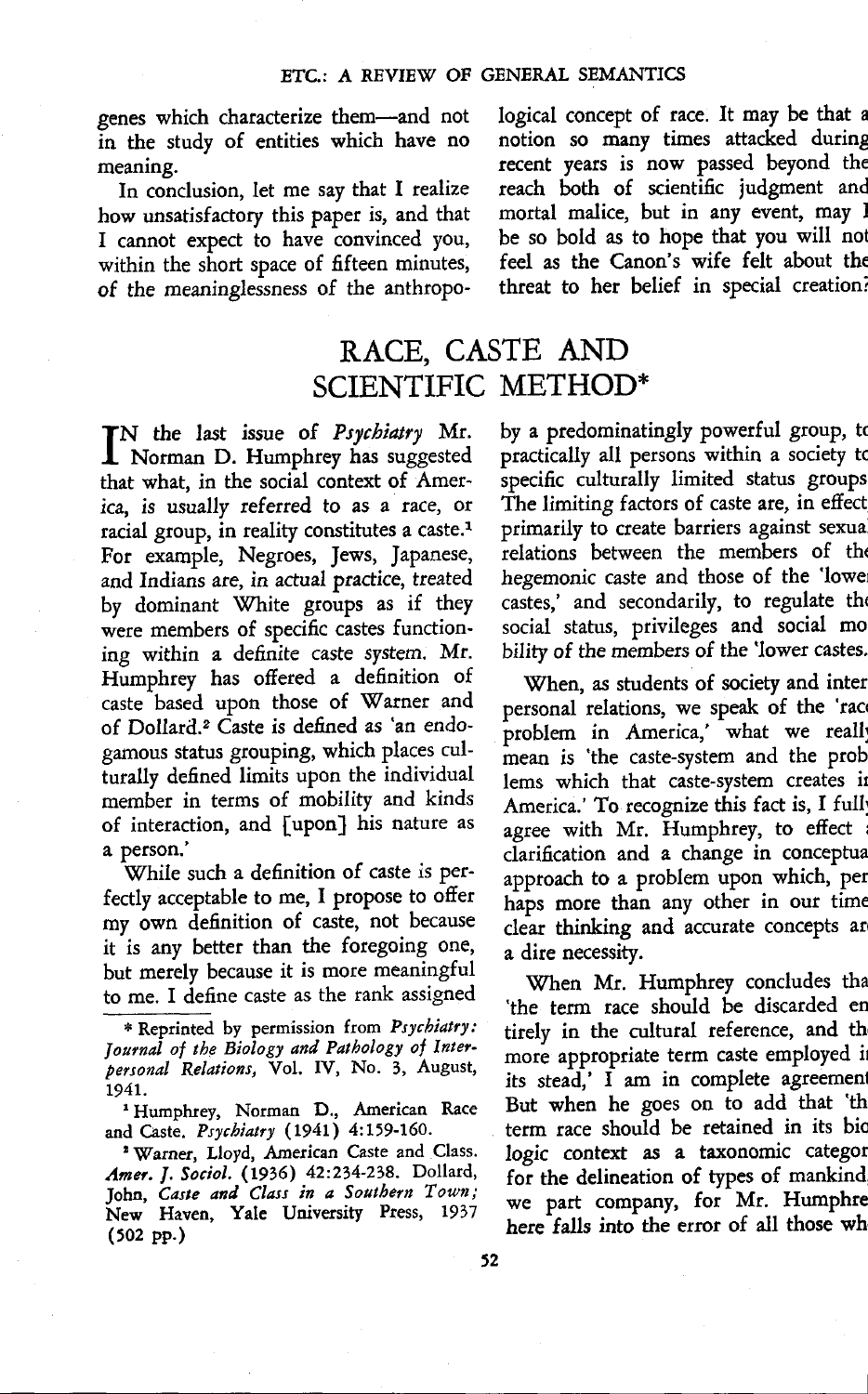commonly assume that because a word or a concept exists there must necessarily be a reality to which that word or concept corresponds. For he obviously considers that while the term race has no validity as a sociological concept, it does possess some validity as a biological concept with reference to the human species.

Hogben,<sup>8</sup> Haddon and Huxley,<sup>4</sup> Huxley,<sup>5</sup> Morant,<sup>6</sup> and myself,<sup>7</sup> entertain no doubts as to the meaninglessness, not alone of the popular conception, but also of the anthropological conception of race . We do not consider that any of the existing conceptions of race correspond to any reality whatsoever; but we do consider that the persistence of the term and of the concept has been responsible for much confused thinking, and what is worse, has rendered possible much confused and confusing action resulting in the most tragic consequences for large numbers of mankind. It is for these reasons that several of us, as biologists, have recently urged that the term 'race' be altogether dropped from the vocabulary, at least, of the anthropologist. If we do no more than resign this term to the oblivion to which it properly belongs, this would in itself constitute a contribution towards clear thinking, for what is implied in the

<sup>8</sup> Huxley, Julian S., Man Stands Alone; New York, Harper,  $1941$  (x and  $297$  pp.)-The Concept of Race, pp. 106-126.

Morant, Geoffrey M., Racial Theories and International Relations. J. Royal Anthrop. Institute (1939) 69:151-162.

' Montagu, M. F. Ashley, The Genetical Theory of Race, and Anthropological Method. To be published in the American Anthropologist.

anthropological conception of race represents an egregious congeries of errors.

Huxley has suggested that 'It would be highly desirable if we could banish the question-begging term "race" from all discussions of human affairs and substitute the noncommital phrase "ethnic group ." That would be a first step towards rational consideration of the problem at issue .'s

Since Huxley does not venture a definition of an 'ethnic group' I do so here. An ethnic group is one of a number of populations, which populations together comprise the species Homo sapiens, and which individually maintain their genotypical and phenotypical differences by means of isolating mechanisms such as geographic and social barriers. These differences will vary as the power of the geographic and social-ecologic-barriers vary. Where these barriers are of low power neighboring ethnic groups will intergrade, or hybridize, with one another. Where these barriers are of high power such ethnic groups will tend to remain distinct from each other, or replace each other geographically or ecologically.

From this definition, or description of an ethnic group, it will be seen that the problem of ethnic variation is really an ecological problem, and may ultimately be resolved to the problem of the physical mobility of populations and the consequences resulting therefrom. This is a point which has been emphasized by R. A. Fisher, who writes, 'While genetic knowledge is essential for the clarity it introduces into the subject, the causes of the evolutionary changes in progress can only be resolved by an appeal to sociological, and even historical facts. These should at least be sufficiently available to reveal the more powerful agencies at

<sup>&#</sup>x27; Hogben, Lancelot, Genetic Principles in Medicine and Social Science; New York, Alfred A. Knopf,  $1932$  (230 pp.)-The Concept of Race, pp. 122-144.

<sup>`</sup> Haddon, Alfred Cost, and Huxley, Julian S., We Europeans ; A Survey of 'Racial' Problems; New York, Harper, 1936 (254 pp.)

<sup>&#</sup>x27;Huxley, footnote 5 .